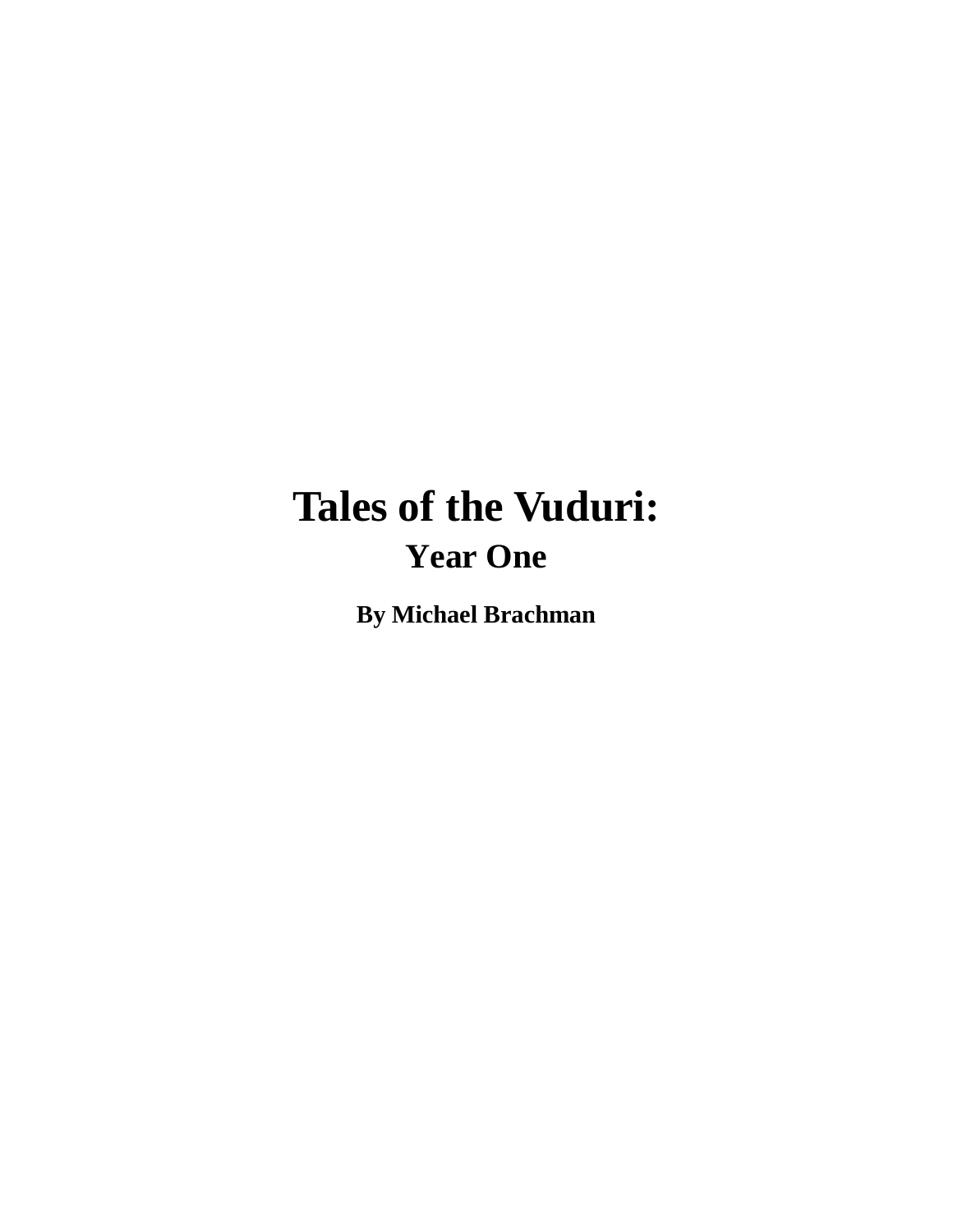#### **TALES OF THE VUDURI: YEAR ONE**

All rights reserved

Copyright © 2014 by Michael Brachman

Cover art copyright © 2014 by Bruce Brachman

**V1.01.0004**

Also by Michael Brachman

### **The Rome's Revolution Series**

Rome's Revolution The Ark Lords Rome's Evolution

### **The Vuduri Universe Series**

### Tales of the Vuduri: Year One

\*Tales of the Vuduri: Year Two (not yet in publication)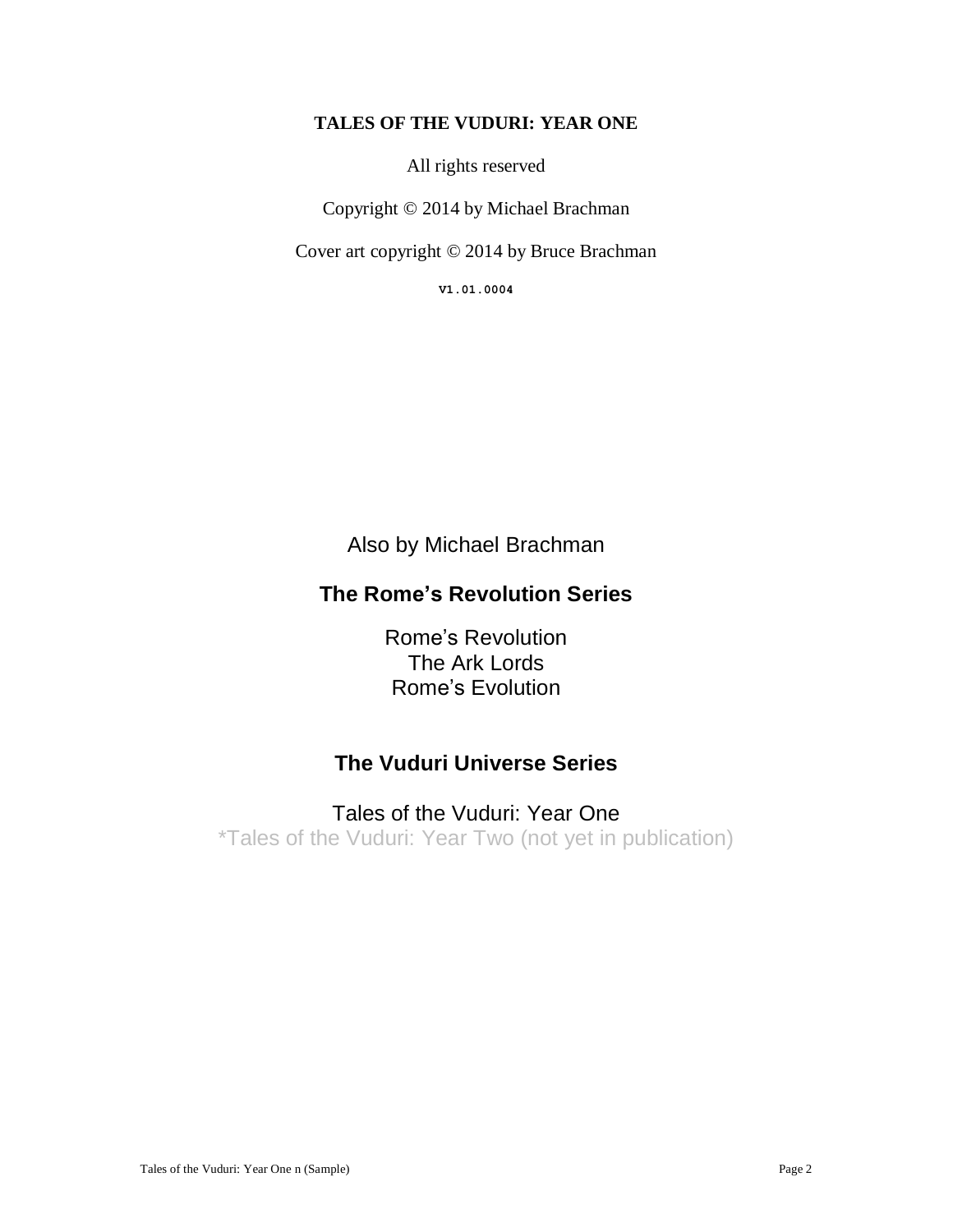# **Entry 1-012: January 4, 2013**

### **Dyson Spheres and Stareaters**

The Dyson Sphere concept was invented by physicist Freeman Dyson in the late 1950s. The idea was that intelligent species could build a partial or complete sphere around a star. This would allow them to capture all of the energy emitting from the star and simultaneously create a semi-infinite amount of living space on the interior. Larry Niven took a slice of a Dyson Sphere and used it as the basis for his Ringworld series.

While the concept is fascinating, why bother? Who needs infinite energy or infinite living space?

Regardless of the reason, I was still enthralled with the idea of a gigantic sphere encapsulating a star so even with the first draft of *Rome's Revolution* (called *VIRUS 5* back then), the "villain" was the Stareater, called Asdrale Cimatir in Vuduri. The people observing this would be in awe and terror. If it happened to your star (the Sun!!!) all life outside of the Dyson Sphere would cease.

#### Click here to see my teaser/trailer illustrating a Stareater "swallowing" a star.

My hero, Rei Bierak, was able to figure out how to "defeat" the Stareater by using VIRUS units. A neat invention back in 1973 when I first came up with it but now nanotechnology is sort of old hat.

As I pushed on with Part 3 of *Rome's Revolution*, I wanted a double climax and the return of the Stareaters, especially to eat the Sun, seemed very exciting. You'll see how Rei and Rome defeat it in the book but suffice to say, you will be shocked as to the how and the why.

Pretty neat stuff.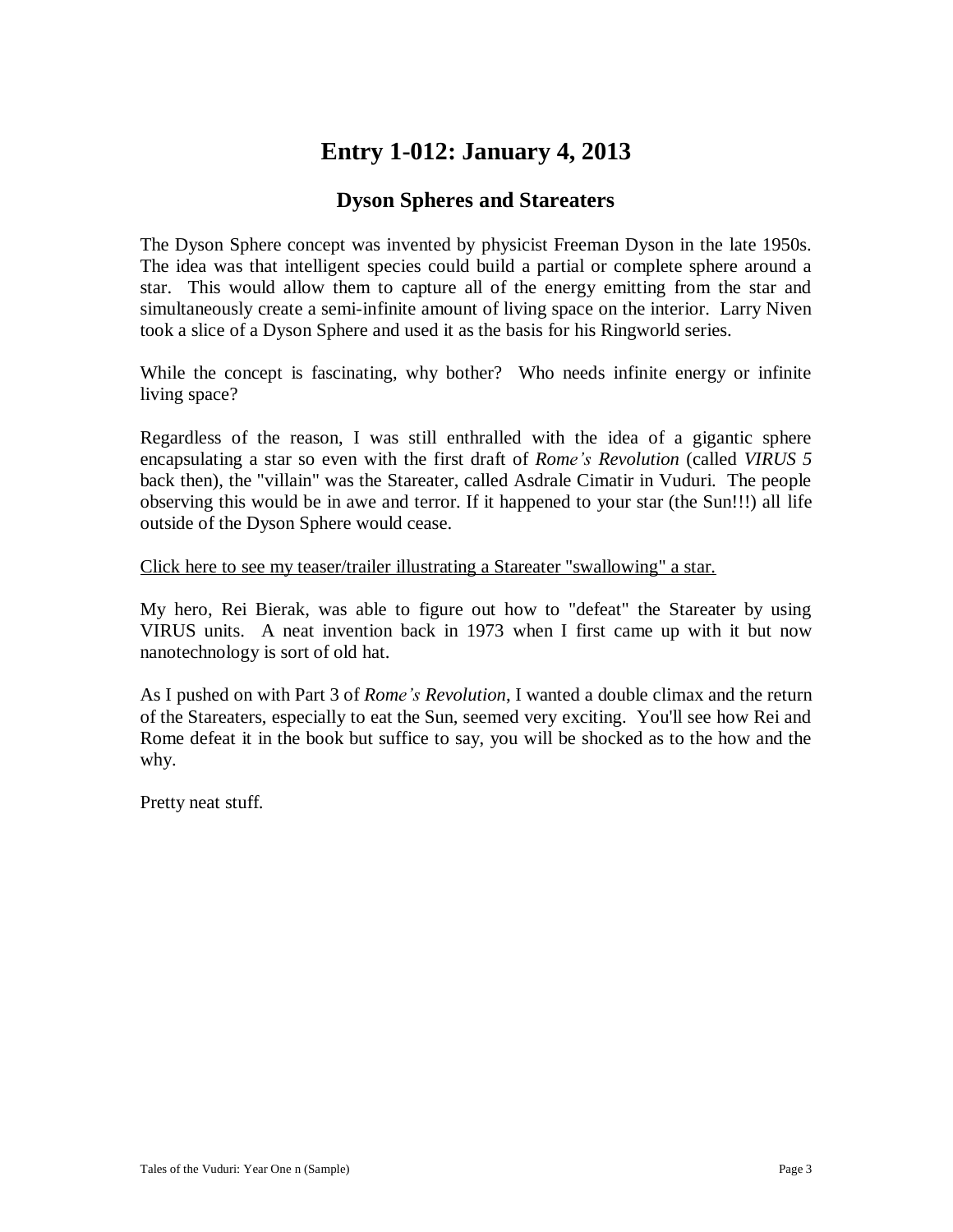# **Entry 1-040: February 2, 2013**

#### **How did the Arks land?**

Well, a better question would be how were they supposed to land?

Let's take Ark I because it was textbook. When the Ark I arrived at the Alpha Centauri star system, the AI examined the habitable world orbiting the B-star (later called Beth) and the one orbiting the A-star (later called Aleph) and decided the A-star planet was the better choice.

After circularizing its orbit around the target planet, the AI awakened the Captain who, in turn, awakened the Pilot and Co-pilot. Two of the men performed a two-step space-walk. Step one was going all the way to the back and jettisoning the propulsion module as it was no longer needed. After that was complete, the two men separated the cargo compartment in the back from the crew compartment in the front.

The command module and SSTO booster remained attached to the crew compartment.

Using solid rocket fuel retros, they began to descend into the atmosphere. As the hull began to heat up, they used their gigantic delta wings to force the ship to begin ascending again until it stalled nearly back at the edge of space.

With their velocity reduced by gravity, they began a second descent into the atmosphere, going much lower this time before re-ascending. They did this several times until they were going slow enough to stay within the atmosphere. The technique is a form of aerobraking. If you plotted the altitude as a function of time, you would see that it resembles a mathematical Bessel function.



Once they had shed enough velocity and were able to glide safely within the atmosphere, they studied the planet and selected a landing spot, glided in and landed on the belly of the craft which was made of a much stronger metal than most of the ship. After landing, the three command crew members were then tasked with awakening the 500+ members of their crew.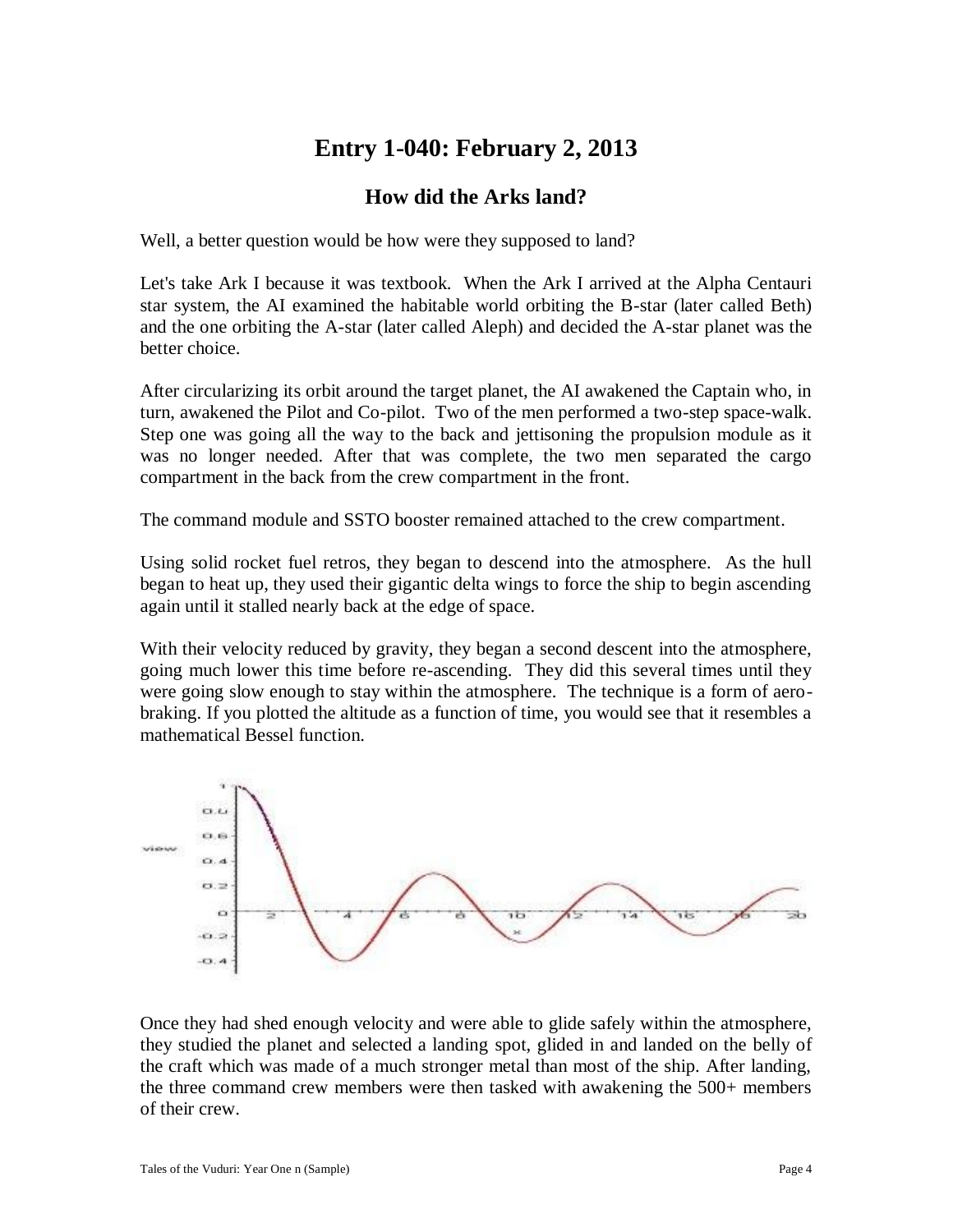Once the new colonists were settled, the command crew climbed back into the command module, ignited the Single Stage To Orbit (SSTO) booster and went back into space. They docked with the orbiting cargo compartment and brought it down near the colony using the same aero-braking technique.

As I mentioned earlier, this was how it was drawn up on paper. Of the five Arks, only three were able to land this way. We all know about how Ark II landed; after all this was the subject of *Rome's Revolution*. However, how the Deucadons got there first is a story for another day.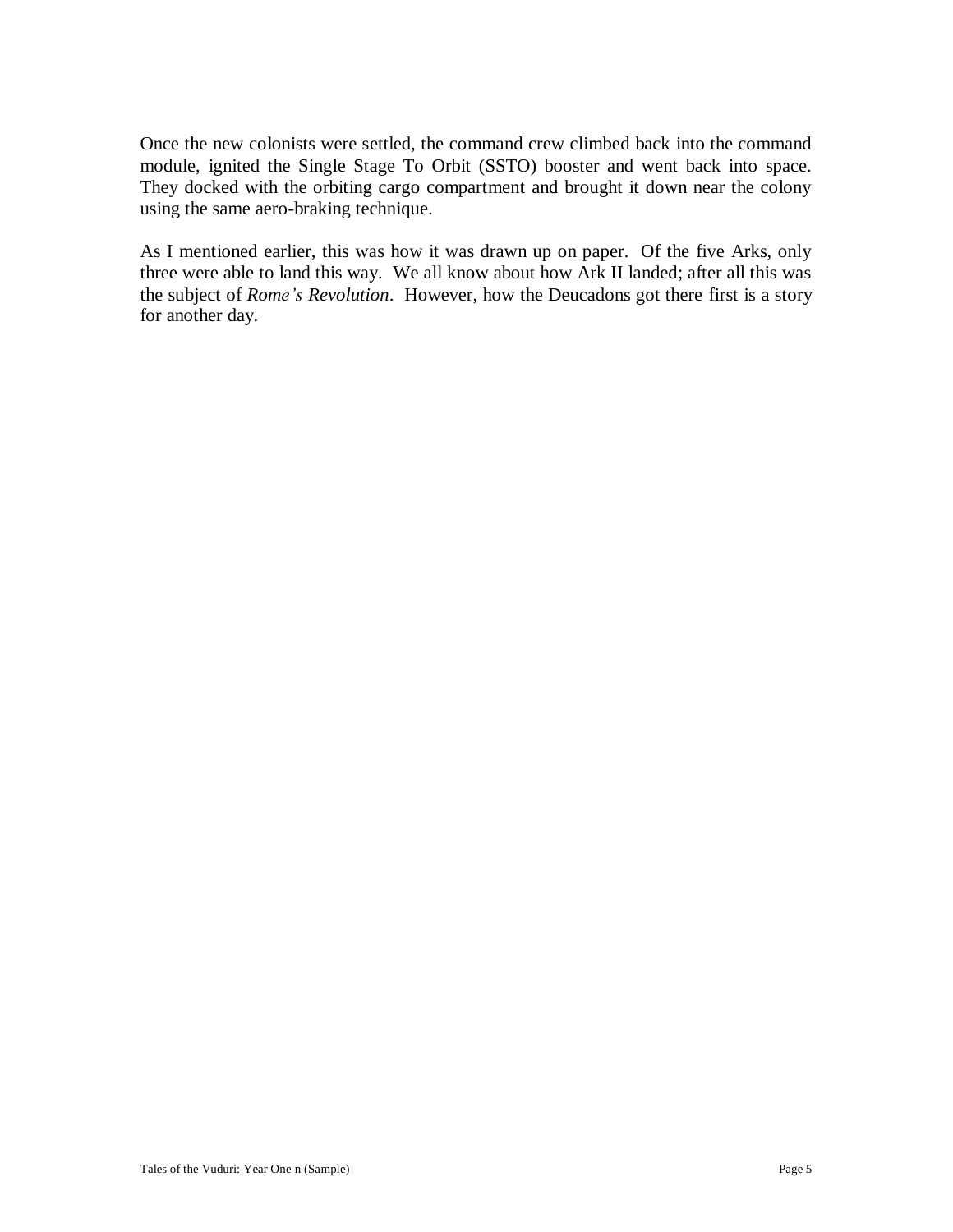### **Entry 1-048: February 10, 2013**

#### **Reema - The first Onsira Queen**

Reema was the first Reonhe ever born and is called Ombare (Empress). Her mother gave birth to her in a birthing clinic and gave her up to be raised in the crèche right away. Reema's eyes were different from the other Vuduri children. One was dark, almost flat black. The other was light blue and had the standard Vuduri optics, complete with reflective tapetum. Like all Vuduri children, Reema was born already self-aware. But the other side of her brain heard a whisper. It was MASAL calling to her. Telling her she was his first-born.

While a regular Vuduri samanda would require many Vuduri gathered nearby to begin building an Overmind, Reema had no such requirements because MASAL was already formed. MASAL's plan for her was to act like a regular Vuduri but to scour the Earth, looking for other Reonhe and eventually Zengei. Zengei children were often abandoned by their parents early on since they could not join the Overmind. Most Vuduri assumed they were mandasurte but they were not. They simply had no mind of their own and answered to MASAL. As soon as MASAL detected one, he put Reema on alert and right after they were born, Reema spirited them away to their nest in Socal.

As Reema matured, her growing hoard of Zengei and Reonhe became vibrant. They organized and built the secret base beneath Kilauea. They organized and sent Estar to accompany the Skyler Base crew. They created the artificial mission and sent Sussen along to Deucado to supervise the internment of the mandasurte there.

We will get to meet Reema in the upcoming novel *Rome's Evolution*.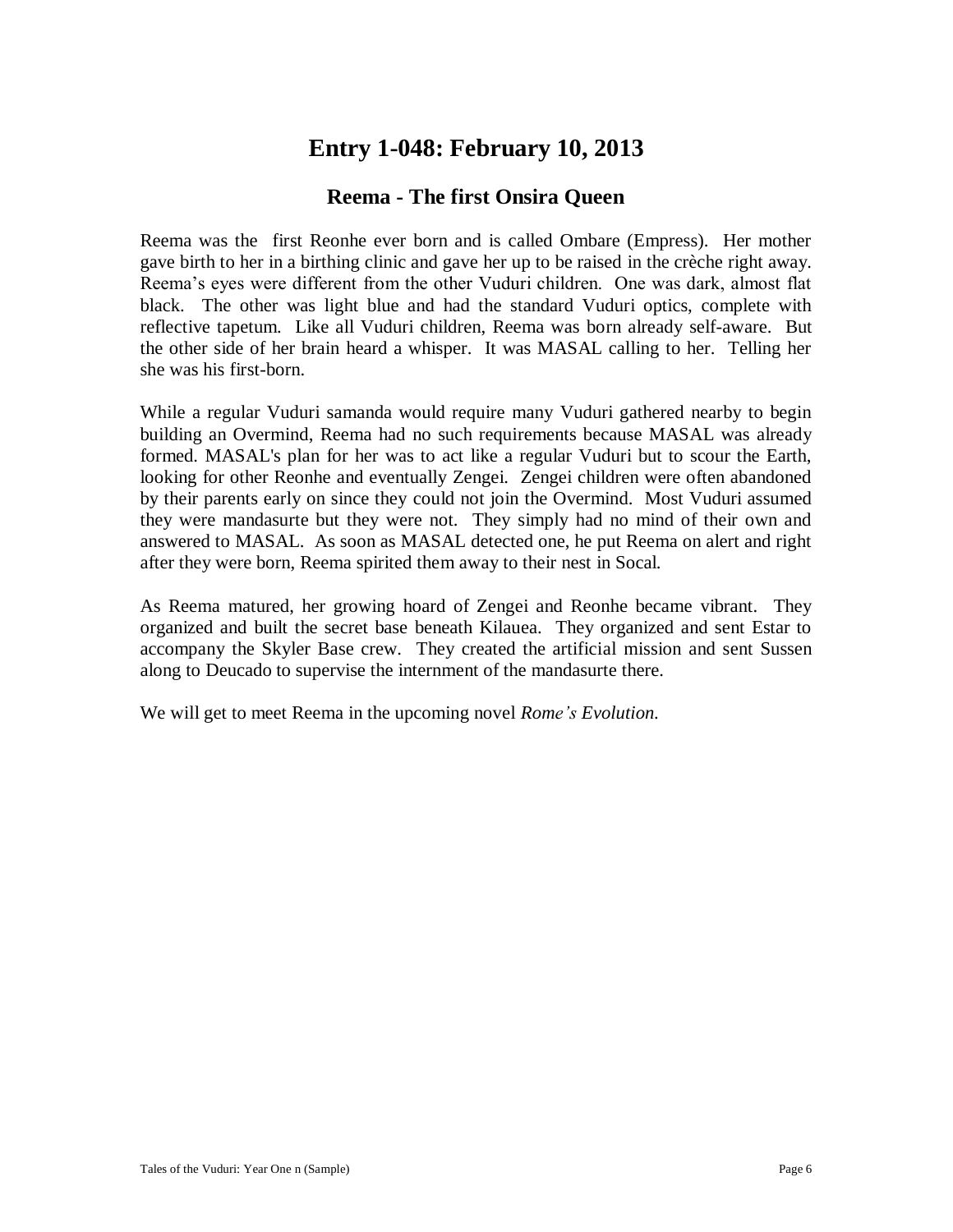### **Entry 1-049: February 11, 2013**

#### **Why did the Vuduri erase our cities?**

When Rei first arrived at Skyler Base, he was sorting through the image archives and noticed there was no evidence that our culture ever existed. Not New York, Chicago, Los Angeles, Paris, London - all were gone. During their first trip back to Earth in Part 3 of *Rome's Revolution*, Rei asked, "Is there anything left of our cities, you know, from my time?" "No," replied Rome. "I am not sure of the proper word. They were…erased."

Later, in *The Ark Lords*, Rome did choose to expound upon this a bit further. Rome said, "You will recall you once asked me what happened to all your cities and I told you they were erased. So, too, it was with the Erklirte's settlement. What I did not tell you was that this was Hanry Ta Jihn's dying wish. He was a martyr but he was so revered that every person on Earth tried to honor that wish. It took centuries. It wasn't until the Vuduri came into being that they finally accomplished his goal. Every trace of the Essessoni civilization was razed, burned or buried. In the end, it was to be as if your people never existed."

Finally, in *The Ark Lords* we were provided with a little glimpse into the past. We saw the death of Jack Henry (Hanry Ta Jihn in Vuduri) and in this little vignette, the Battle of Chicago is now over and Jack Henry lies dying on ground. Red June, Jack's most trusted lieutenant, had Jack's head resting on his thigh:

"Did we get 'em?" Jack whispered.

"Yeah, Jack," Red replied. "They're all dead."

Jack grunted. "You have to…" His voice was so quiet, Red couldn't hear him. He bent over so his ear was next to Jack's mouth.

"What is it, Jack?" Jack Henry spoke but his breath barely stirred the air. Red had to strain to hear his words.

"Use their cannon and level this place. Then go back home and get the rest of them. No matter how many men it takes. Bury them and their vehicles and their spaceship and their weapons. Bury every place they've ever been on the Earth. They may have other disease weapons stashed somewhere else."

Jack coughed and blood spurted out of his mouth but he went on. "Someday, there may be others, more spacemen. Make it so they can't find a trace, not a hint, that their race was ever here. Swear to me."

"I vow it, Jack," Red said. A tear formed in the corner of his eye. "Even if it takes us a thousand years, we'll erase everything. It'll be like they never existed."

Jack Henry was satisfied and then he died. And that is why all our cities were erased.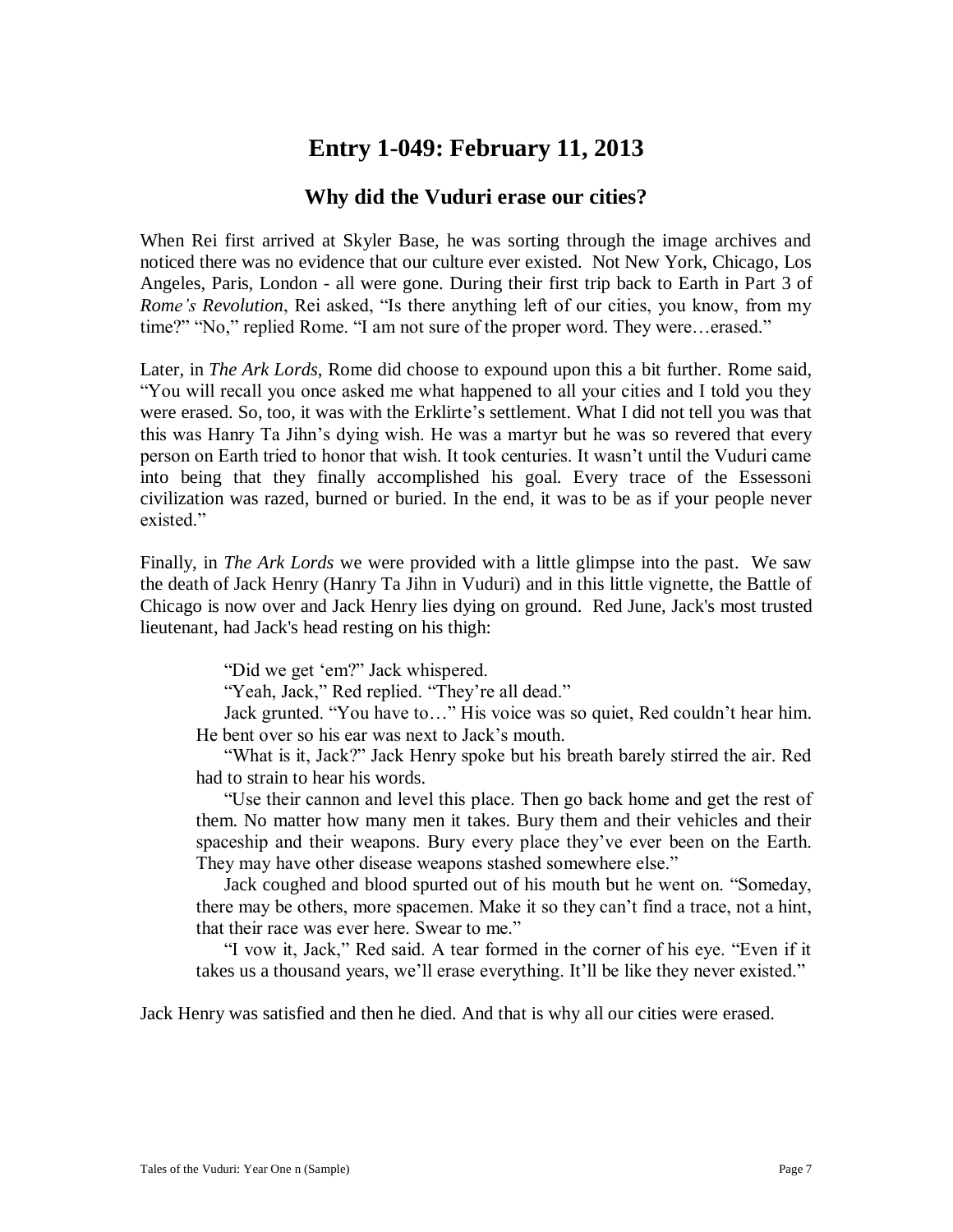# **Entry 1-095: March 30, 2013**

#### **Vuduri Spaceships and Starships**

The Vuduri have a variety of spaceships and starships but all use the same fundamental principles. All use EG lifters to get them off the ground and to the edge of space. All of them use plasma thrusters as their main impulse engine and PPT tunnels for hopping long distances. All use trim-jets to adjust their pitch, roll and yaw. All have small airfoils, insufficient to produce lift but aerodynamically sufficient to produce a control surface within the atmosphere.

For short excursions, the Vuduri use a variety of space-tugs. In *Rome's Revolution*, we saw several of these in use in the Tabit system. One of them crash-landed on Deucado and evolved into MINIMCOM the starship.

Other ships are small crew ships. They are just for getting people from one place to another. They have cargo ships as well.

The Algol was one of their most sophisticated designs. At its heart, it was a large, very powerful starship for transporting a crew of 80+ to a star system 26 light years from Earth. On the trip out there, the rear of the ship was fit with a set of cylindrical containerized storage units for transporting the tugs, construction materials, scientific equipment and so on.

The cylinders could be detached. One of them was cut in half and used as the staging area between the Algol and Skyler Base on Dara. For the return trip, the storage cylinders were left behind.

All Vuduri spaceships use a landing technique called aero-braking which was covered in an earlier post. The Vuduri determined it was the most efficient way to return to the surface of a planet. So set in their ways, that is why they selected Dara as their stellar observatory; because it had an atmosphere which would allow them to aero-brake. Admittedly, it was also easier to build a base on a world where there was some atmosphere but that was secondary.

Once the Vuduri had come up with what they considered the optimal design elements, they never varied from that. It took MINIMCOM to invent the continuous PPT-tunnel projector which allowed him to travel at nearly 100c. It took him several years but he eventually shared this design with the Vuduri who started building a fleet of what they called fast-ships.

Not to be outdone, (with OMCOM's help), MINIMCOM implemented the null-fold drive which boosted his top end by a factor of 15X. In the next book in the series called *The Milk Run*, OMCOM rolls out an improvement, the null-fold Drive II which can go twice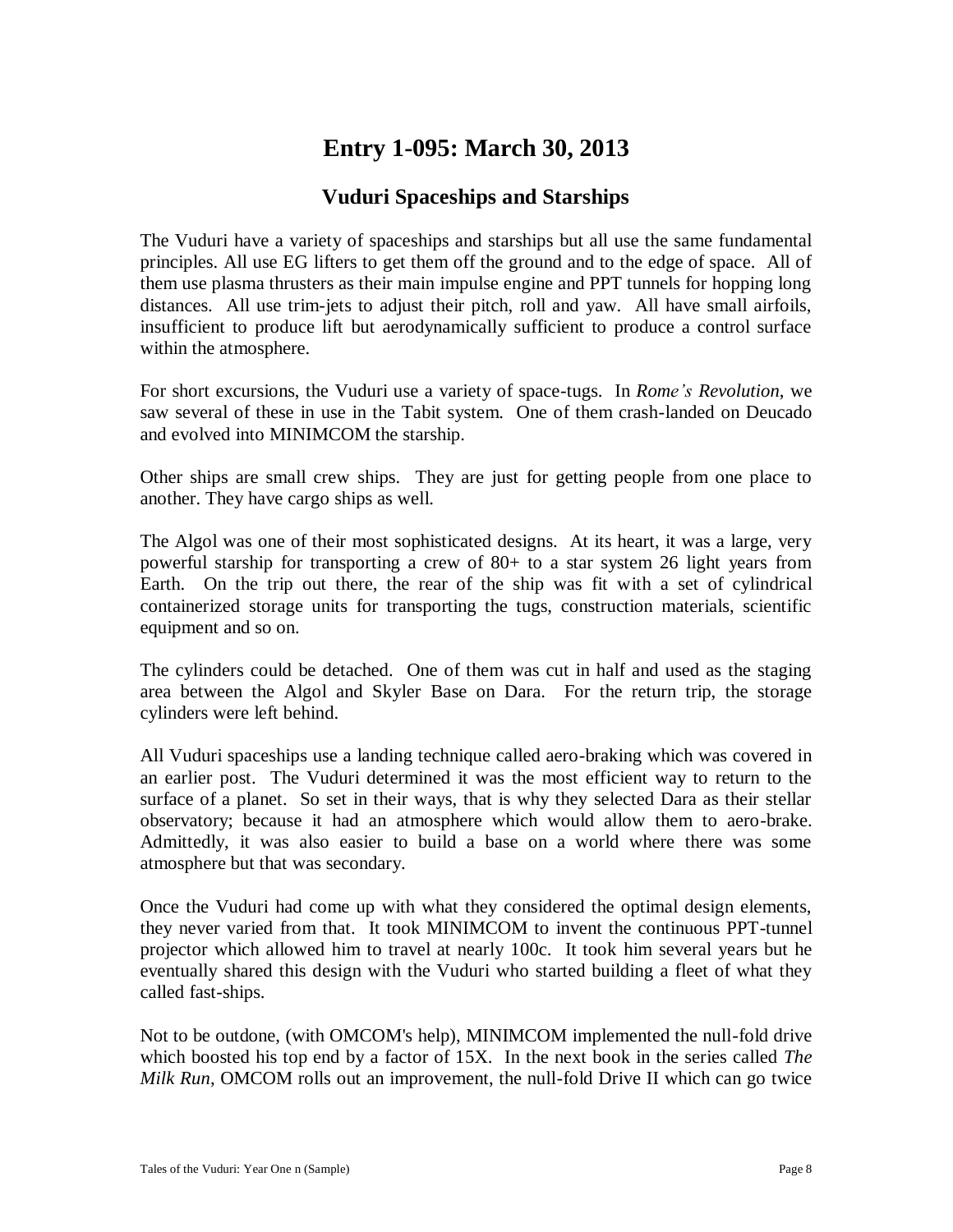as fast allowing Aason and Junior to move along at 30,000 times the speed of light. That is pretty damned fast!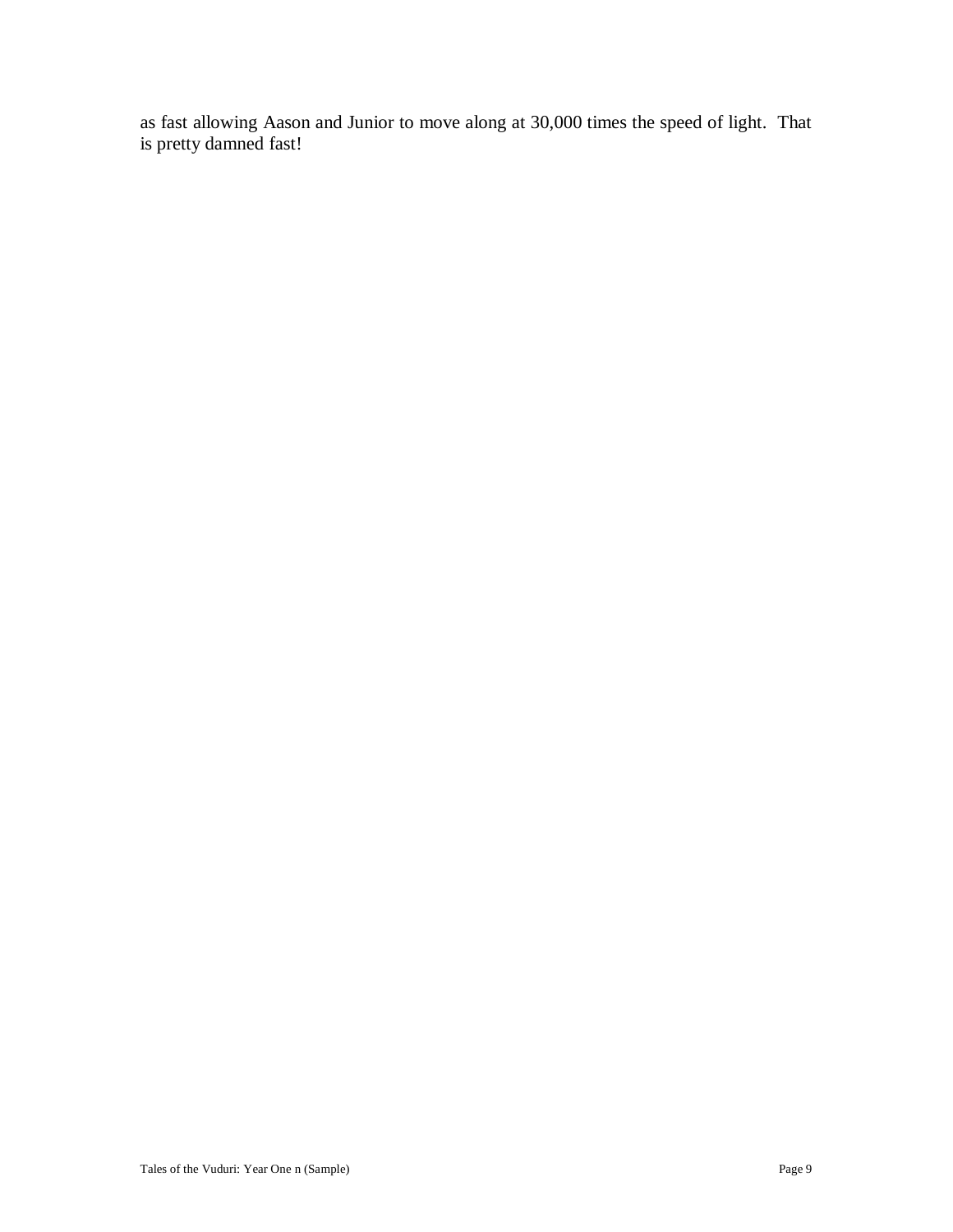### **Entry 1-116: April 20, 2013**

#### **Secrets Revealed: Guns and Ramps and Sunglasses**

One of the running jokes of the whole *Rome's Revolution* universe is that every time Rei and Rome fly to a new place and walk down (or up) a ramp, there is horde of people waiting to attack them.

- The first time Rei and Rome land on Deucado, there is a group of Ibbrassati waiting for them with clubs, maces and other evil looking objects.

- When they land at the Vuduri enclave on Deucado, when Rome was experiencing respiratory distress, they were greeted by Vuduri with standard issue Vuduri weapons.

- When they land on Earth, they are immediately taken into custody by a group of Vuduri soldiers as Rome is place under arrest.

- When they arrive back on Deucado, at the end of Part 3 of *Rome's Revolution*, they are greeted by a large group of people but at least this time it was joyous.

- When they first land on Helome, walking down the ramp appears to be an innocent act. However, the two women accompanying Virga are carrying hidden weapons and it is their intent to kidnap Rei for use of his genetic material.

- When Rei, Rome and Ursay walk up the ramp beneath the Tevatron, they are "welcomed" by a heavily armed contingent of the Darwin group, aka the new Ark Lords.

Why enumerate each of these incidents? Because in all of them, Rei is leaving the cool, dimly lit interior of a starship (or the Tevatron) and, unlike Rome who has a second, internal iris, had to put his hand up to block the sun until his eyes get adjusted to the brighter light. Why didn't he just bring a pair of sunglasses with him from Earth?

The answer to that question will finally be revealed in the first Intermezzo of the upcoming novel *Rome's Evolution*.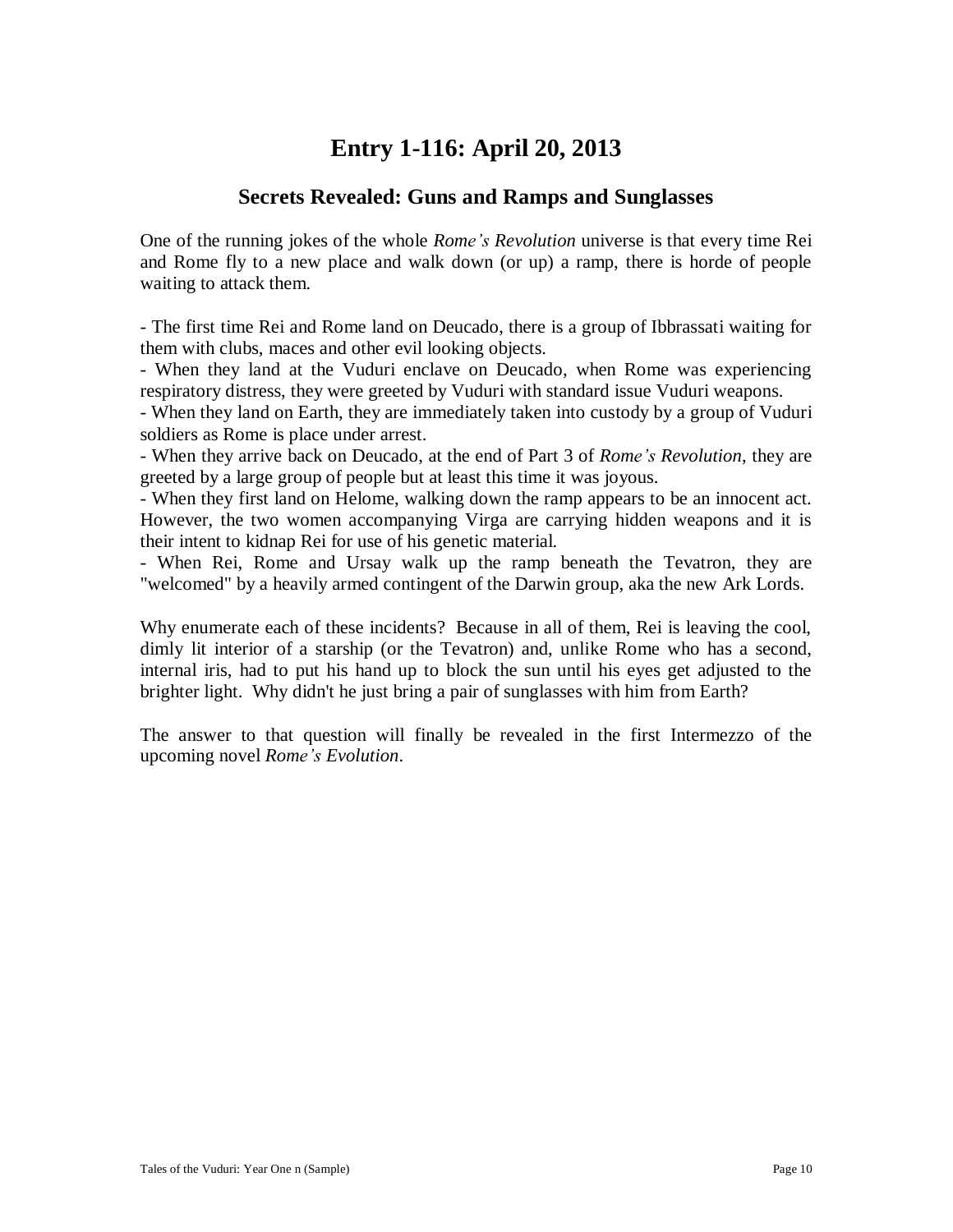# **Entry 1-148: May 22, 2013**

#### **Dual Protagonists**

This is an extreme no-no in the world of writing. You are supposed to have a single protagonist.

But *Rome's Revolution* is not about one person. Sure, Rei is sort of the hero but it is really his interaction with Rome that makes them special. Watching her literally reborn and grow into an autonomous human being, later mother, saver-of-the-universe and finally a true telepath is part of the strength of the novels.

Rei doesn't actually grow all that much. He was a little goofier in the beginning but he retained his sense of humor throughout. Meeting Rome and bonding with her gave him a little greater sense of urgency and he does grow into a man of action.

A fact only hinted at throughout the entire books is that while Rei was very smart and resourceful, even before he was frozen, when he used the bands with Rome, they actually unlocked portions of his brain. He started thinking faster, had greater insight and eventually learned to act quickly and decisively. The bands actually changed his brain physiologically, not just psychologically.

However, back to my original premise: I maintain that these books are not about Rei and not about Rome but about the Rei and Rome *system*. Two people, from different eras, different cultures, who throw their fortunes in together. The Rei and Rome system has the ingenuity and self-confidence to navigate their way around a future society. Just Rei or just Rome could not accomplish all that they did by themselves.

Rome says it out loud. She says they are their own samanda now. And several times I explicitly state they are one.

So I claim to you this book is not about dual protagonists. There is only one. It is the loving, dynamic couple called Rei and Rome. What do you think?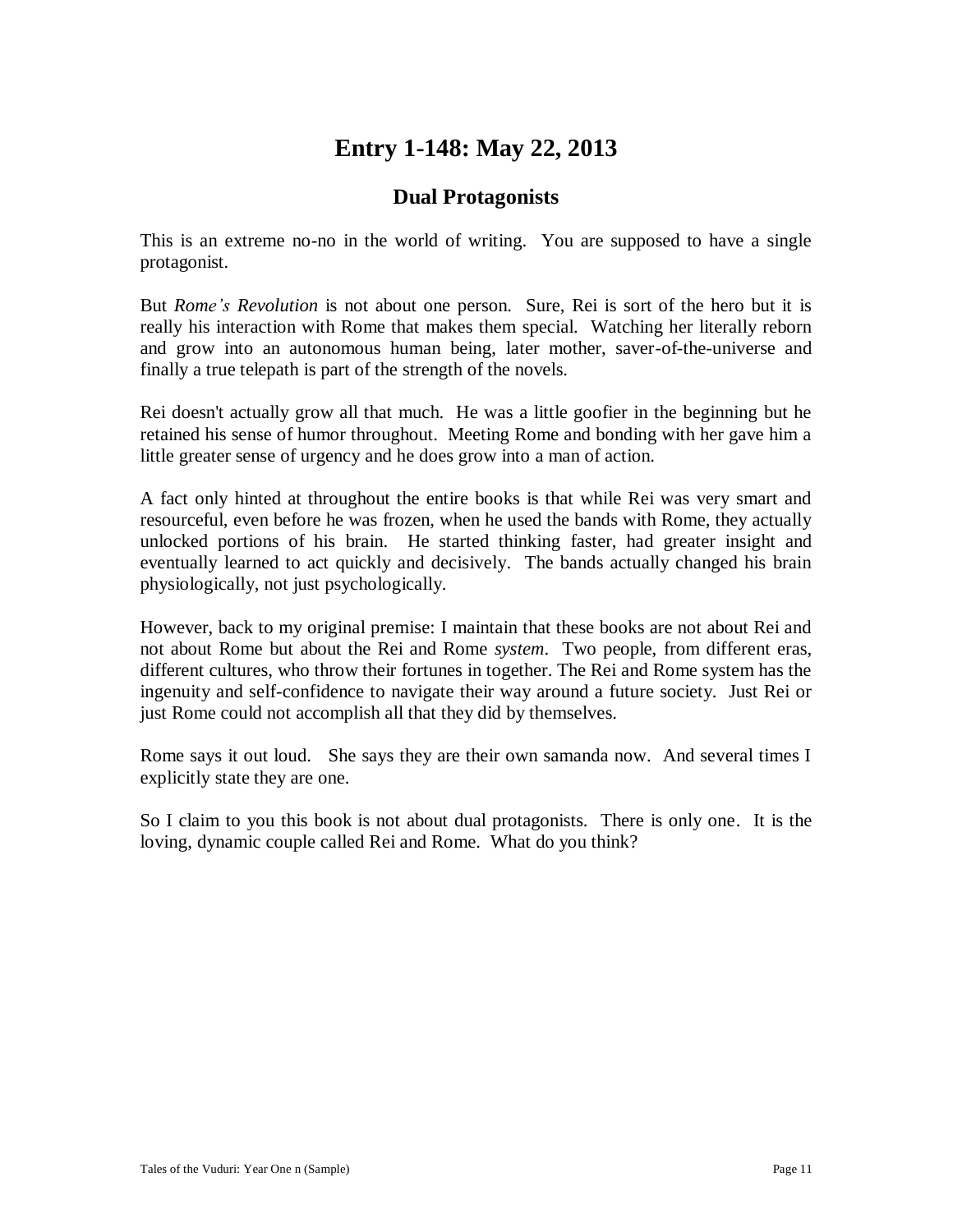# **Entry 1-149: May 23, 2013**

#### **How to freeze human beings**

The biggest problem about freezing human beings and sending them to the stars was not the freezing process. Anybody can freeze anything. It's just the thawing and preserving that is the tricky part.

I needed a viable way to send people to the stars and even at the impossible speeds I postulated,  $1/20<sup>th</sup>$  the speed of light, it would still take Rei 240 years to get to Tau Ceti. This was at the core of my science fiction trilogy *Rome's Revolution*.

My research had revealed it was not the freezing process, per se, but rather the side effects of freezing that made it a problem. Water expands as it gets colder and occupies its highest volume at 4 degrees Celsius. That means that ordinary cells will burst when they freeze. So if you froze a human being while they were still alive, technically, they'd be alive the whole time. But when you thawed them out, they would die because their cells had burst.

So I invented this thing called the dehydration protocol. In a story in the upcoming *The Vuduri Companion*, you will learn about Sven Ausland, also known as the Ice Man, who survived for 17 years frozen solid and was thawed successfully. The only reason Sven survived was because he was severely dehydrated before he was frozen solid. The scientists behind the Ark program were smart enough to put the two items together and create the dehydration protocol which allowed humans to be frozen solid and reanimated years later and survive the process.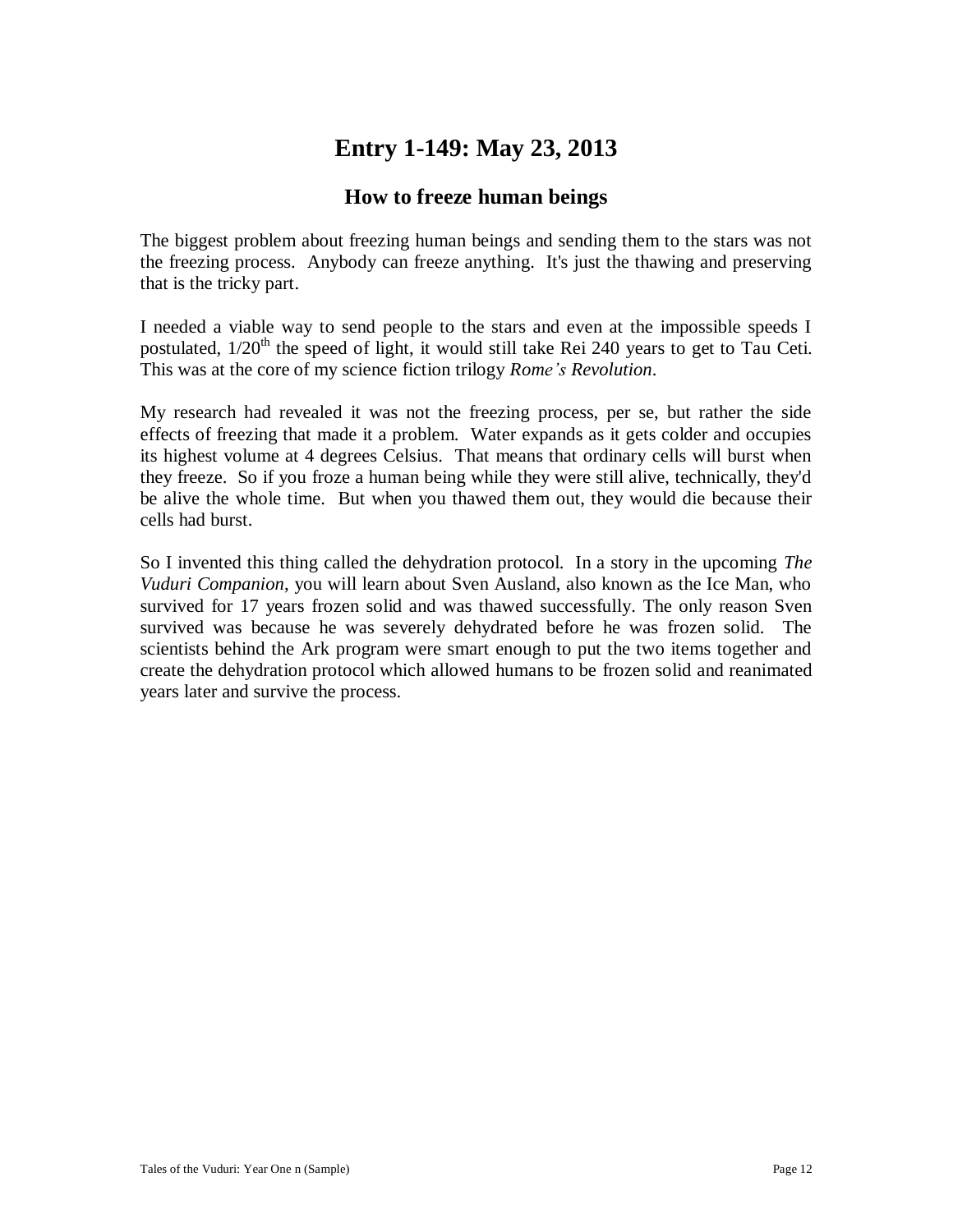# **Entry 1-150: May 24, 2013**

### **Freezing humans, part 2**

I reduced the importance of this in the modern version of *Rome's Revolution* but there was a second component to freezing humans and thawing them that was crucial to their survival.

In a short story that will never see the light of day, I explored the ramifications of the experiments where they froze living human beings and thawed them five years later. Most died. The few remaining survivors were brain dead or close. The only person that survived reasonably well was the one person that had a fissured disk in their back.

The nucleus pulposus, the jelly-like substance that fills the inner portion of the vertebral disks, has been shown to express Tumor Necrosis Factor/Alpha when exposed to interstitial fluid. This substance is so toxic, so inflammatory, that it causes back pain all by itself. There are some that say that a substantial portion of back pain is chemical in nature only. And it can be treated medically with biologically active drugs like Embrel, Humira and the like.

So I took that little known fact and made it the basis of how humans could be frozen and thawed. Demoted in the current story, almost to the point of being invisible, I built the sarcophagi with tiny needles that extended upwards and punctured the backs of the soonto-be-frozen colonists and allowed the Tumor Necrosis Factor/Alpha to ooze from the disks into the blood system.

The only overt evidence of this procedure was that Silas Hiram, Rei Beirak and the vast majority of the colonists aboard all of the Arks experienced back pain upon being reanimated.

OMCOM incorrectly assumes this was a by-product of the freezing process and produces the pills that a) turns Rei into a superhero and b) saves humanity from devolving into the Onsiras. But nonetheless, it is an integral part of the plot early on. Later, the pills that OMCOM produced become crucial.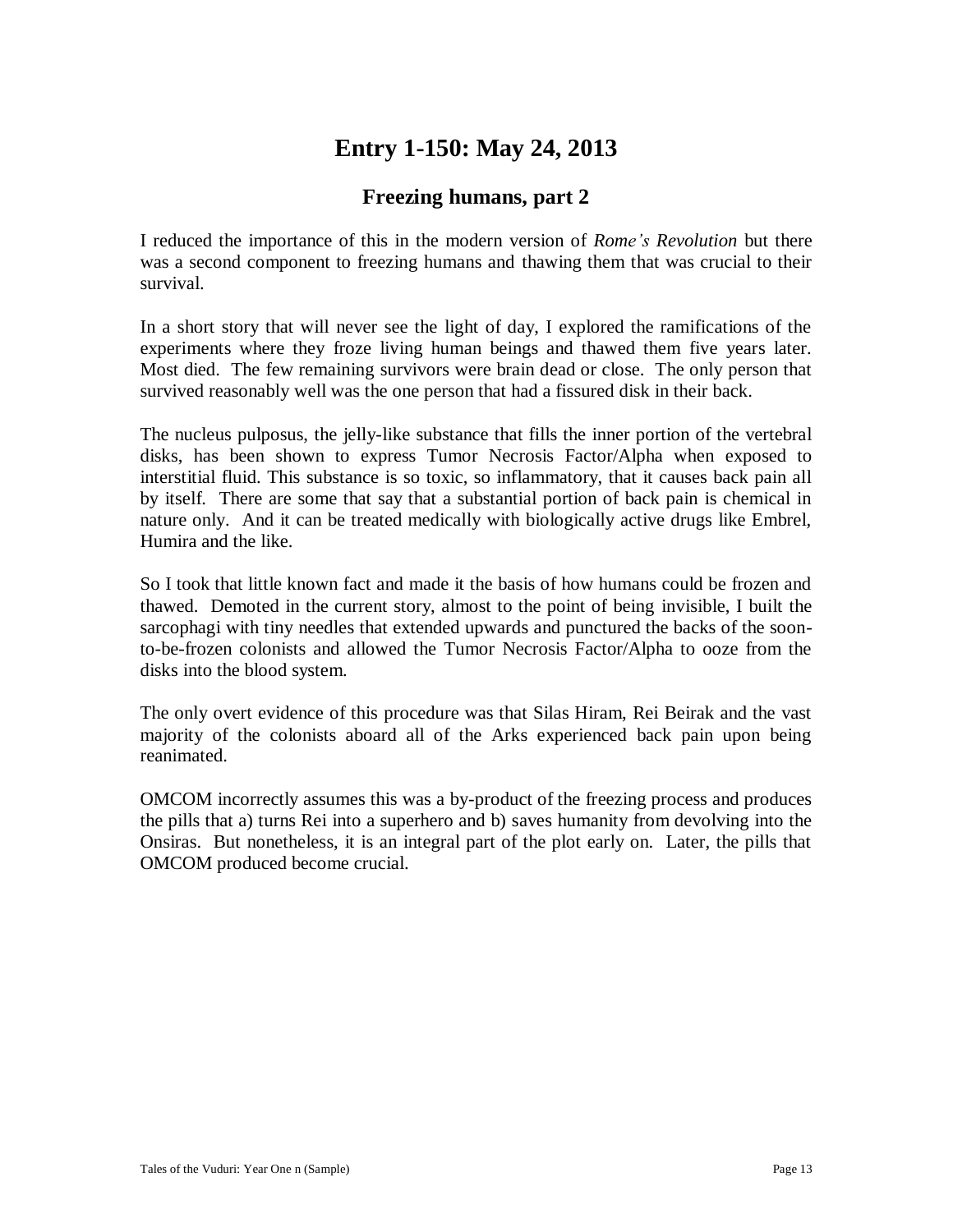# **Entry 1-156: May 30, 2013**

#### **Who is Rome?**

The other day, I mentioned that I liked Rome but who is she?

As the heroine of the book, I had to make her pretty and smart but she is not my type. She is Rei's type, of course. You can see that if you read the first Intermezzo in *Rome's Evolution* and got the connection between Sally Reynolds and Rome.

I cannot say I had a clear vision of what she even looked like until I saw an episode of Smallville in 2002. The actress playing Lex Luthor's girlfriend Victoria Hardwick, is named Kelly Brook and when I saw her, I said that is Rome. Here is her picture:



Unfortunately, in real life, Kelly is too tall (5' 8" although some have her at 5' 6") to play the part but her face helped me describe Rome's face so thank you Kelly.

After that, I started picking out actors and actresses who represented each of the parts (Kevin Costner for Fridone?) and used that as a crutch to help me with physical descriptions. My selections will help when it comes time to cast the movies! ;)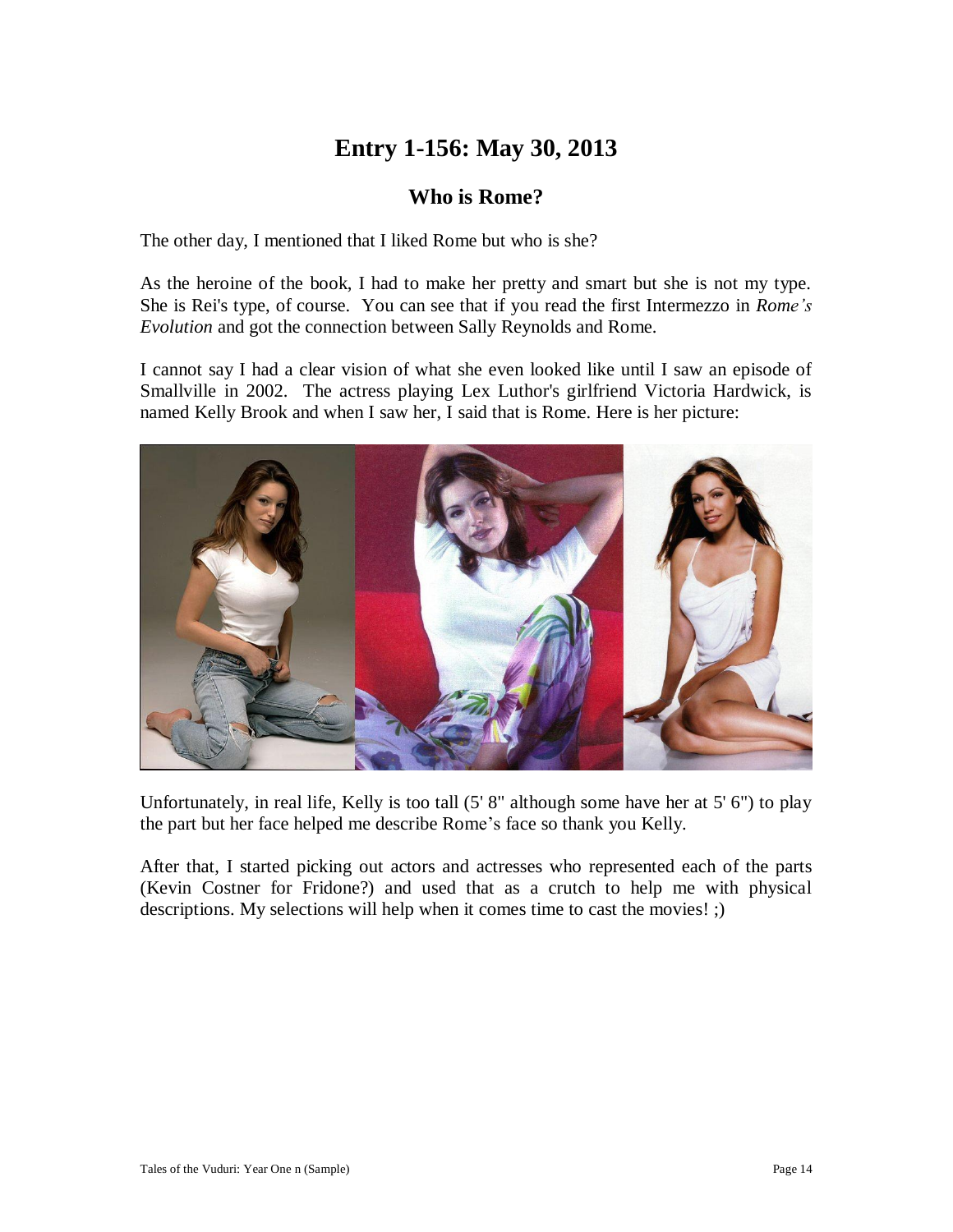# **Entry 1-195: July 8, 2013**

#### **It's always sunny on Deucado**

Weather is boring. The only reason you would introduce it would be for dramatic purpose. A rainstorm always portends an ominous event. Snow creates survival issues. I did bring up how hot it was in Illinois in *The Ark Lords* but that was about it. I used a technique called "follow the sun" so that it was always daylight out. I don't even like writing about night.

I did deviate from this in the middle part of *Rome's Revolution* because the action takes place over a 72-hour period. I couldn't avoid it. It is night time occasionally. So I had to figure out the rotational period of Deucado (22.5 hours), how many moons (2 - Mockay and Givvy) and then I was stuck.

One of the fundamental principles of good writing (not that I always follow it) is show don't tell. But how do you show what is happening if it is pitch black out? Answer: give Rei sonar-vision so he can see in the dark. It turns out this was useful later on in the story when Rei and Rome were deep underground beneath Kilauea and also when they were in the dark woods in *Rome's Evolution*.

It does rain on Deucado but it served no dramatic purpose so I left it out. Hence the title of this article: It's always sunny on Deucado.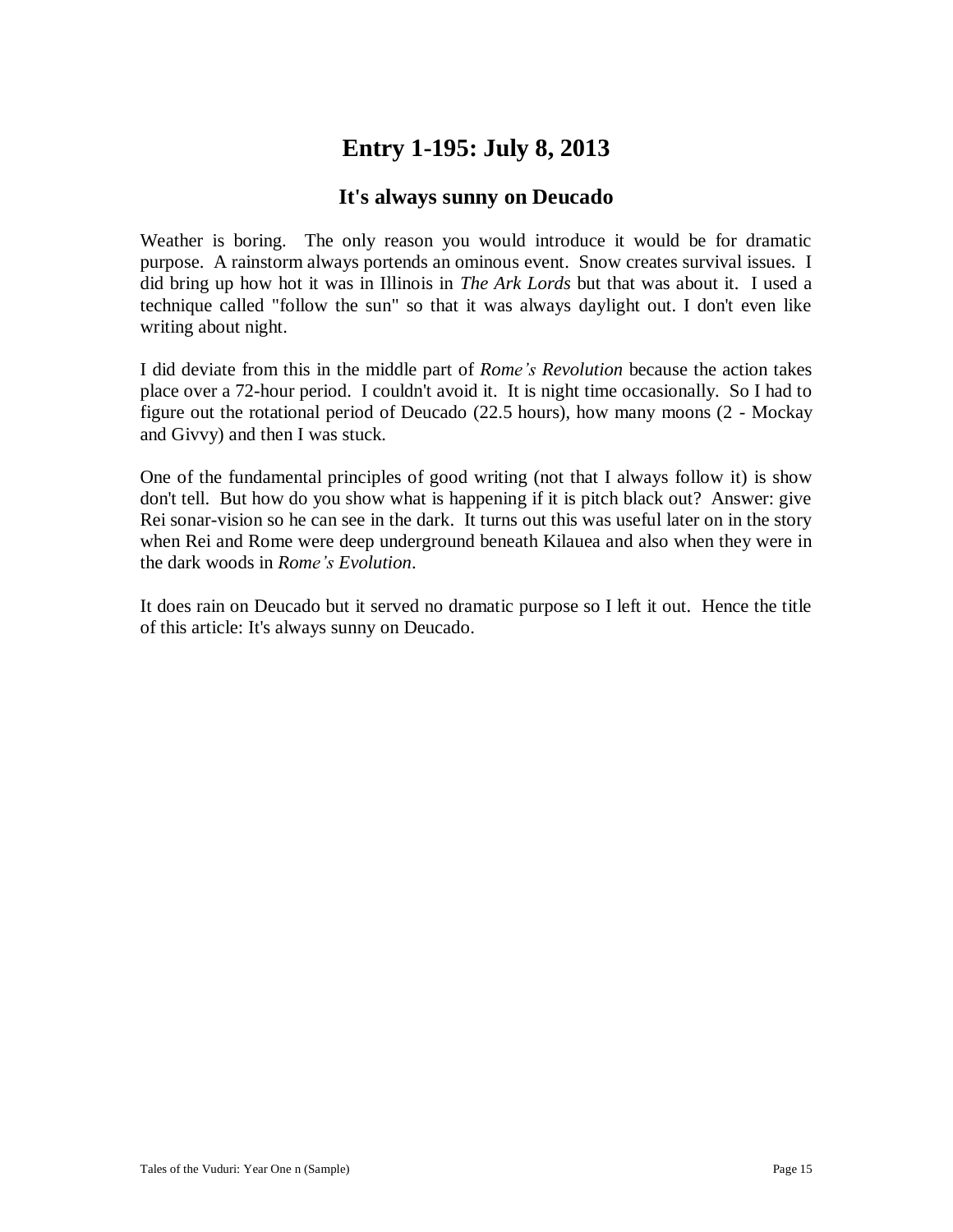### **Entry 1-199: July 12, 2013**

#### **Skyler Base: A new series**

Skyler Base, located on the moon Dara, is the main focus of the action in *Rome's Revolution*. The base, also called a star-base (since it was created as a stellar observatory), sits on a moon orbiting Skyler's World (originally called Schuyler's World) which in turns orbits Tabit. I pretended that Rei called it Pi<sup>3</sup> Orionis but in *Rome's Evolution*, we find out Rei does call it Tabit as well.

The base was built from the ground up using a combination of aerogel generators as well as the molecular synthesizers augmented by equipment and supplies transported there aboard the Algol. Here is a picture of the base (you can click on the image to see a much larger copy):



The base is strictly utilitarian and built upon the only design the Vuduri ever use: concentric circles. It would never occur to them to deviate from that plan although the Vuduri on Deucado build Vuduri City resembling a Star of David in *The Ark Lords*. We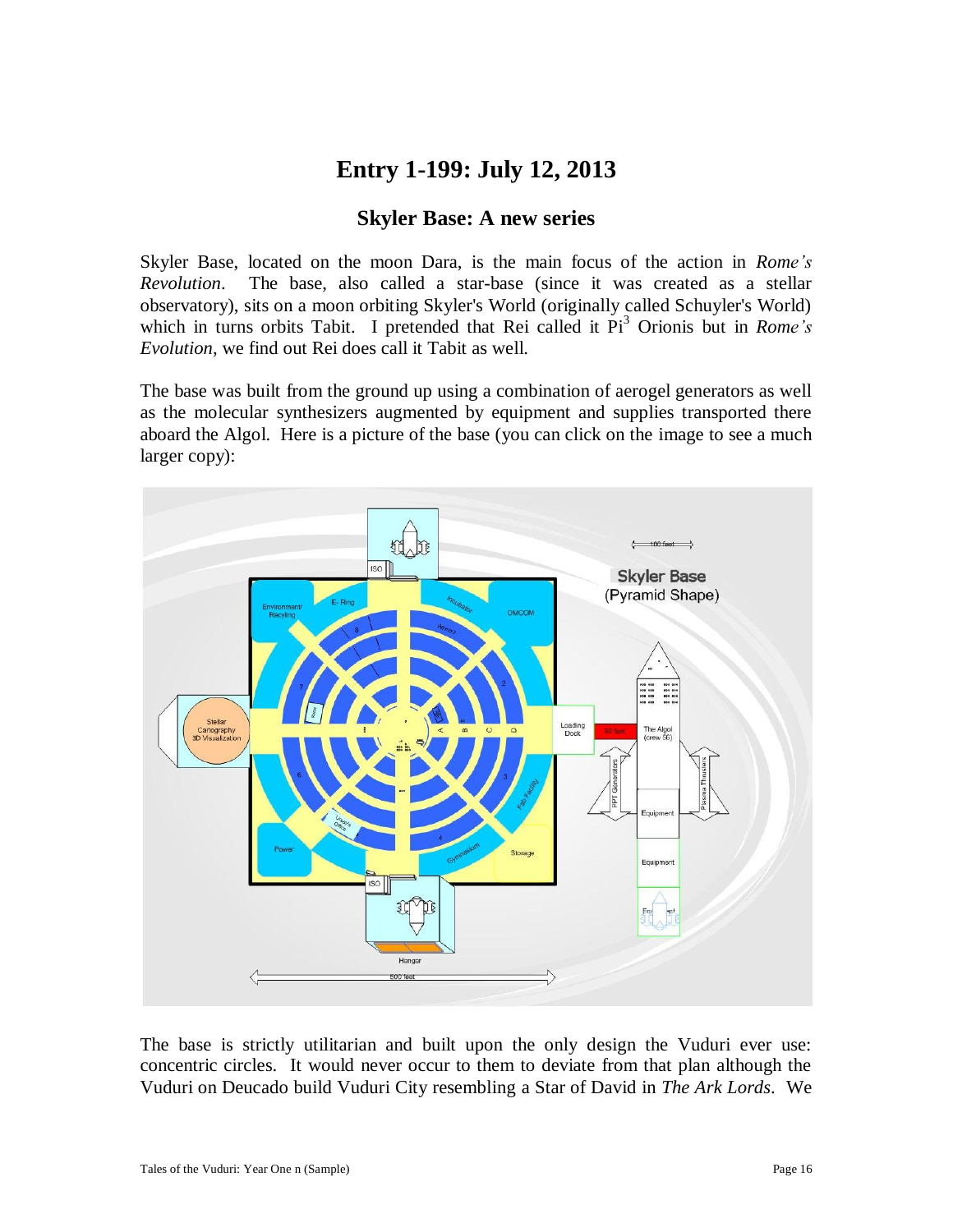also learned that the Vuduri on Helome deviated from the plan slightly but not in any significant way.

In this series, I will review the features of the base that may or may not have been explained or even introduced in the current version of *Rome's Revolution*.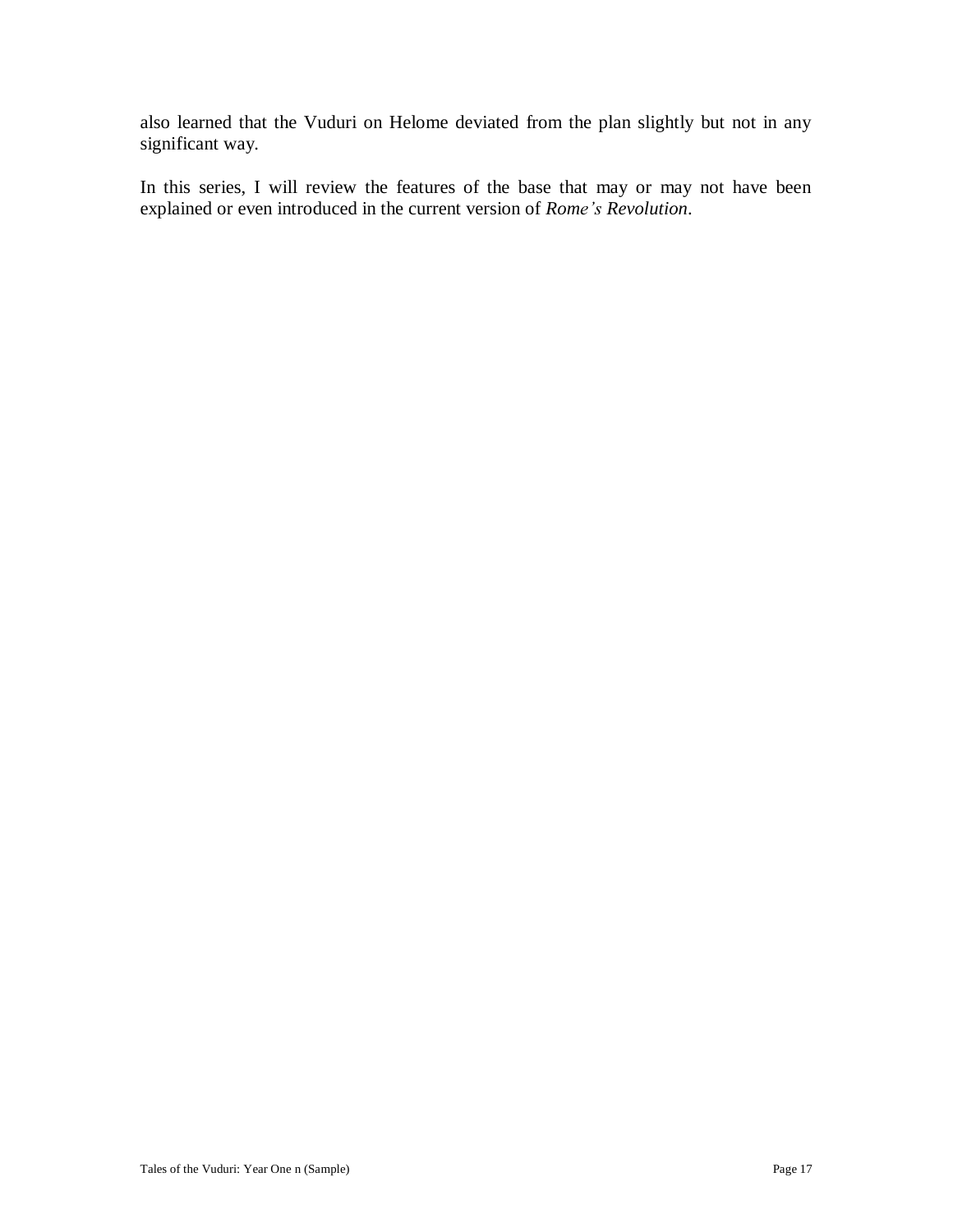### **Entry 1-212: July 25, 2013**

#### **Why does everybody wear those stupid white jumpsuits?**

I've said it many times but I'm not 100% sure I've said it this way: we humans are not only capable of learning history but also predicting future history. This was the fundamental premise behind Isaac Asimov's Foundation series. We have a racial (read: species) knowledge of the future. So when I built the universe behind *Rome's Revolution* my assumption was that whatever we see in common among many science fiction novels and movies has predictive value.

When you watch *2001: A Space Odyssey* and especially *THX 1138* you see everybody dressed in white and speaking in muted tones, there is something to that. My mission was to discover the underlying principles behind such commonalities.

So... everybody in the future wears white. Why? My future people, the Vuduri, wear white because a) they are not slaves to fashion and b) they do not want clothes to be anything they ever need to think about. When Rei is awakened, it never occurred to them to give him anything else to wear other than a white (and ill-fitting) jumpsuit. Unfortunately, even when he got an opportunity to retrieve his "regular" clothes, they got ruined because Estar wanted to kill him.

So what about those stupid, white jumpsuits? Are they thick? Are they thin? Do they have buttons? Zippers? Velcro? The answer is yes, no, no, no and yes. They are not particularly thick. They clasp together using a velcro-like fastener and that is that. I'm not even really sure why the Vuduri wear clothes. Maybe that's just one habit that did not die when they upgraded to having the Overmind in charge.

The thickness of the material is important is because Rome is built (like her mother) in a spectacular fashion and if the jumpsuits were too thick, nobody would notice. Rei notices. She is the complete package even though the Vuduri cannot appreciate it. If you have taken the time to read *Rome's Evolution*, you will see that Bonnie Mullen tells Rome that if she had Rome's body and face, she'd rule the world.

I guess the bottom line is, everybody wears those stupid white jumpsuits but they are not particularly unflattering and it makes it easy to figure out what to wear in the morning (see Albert Einstein).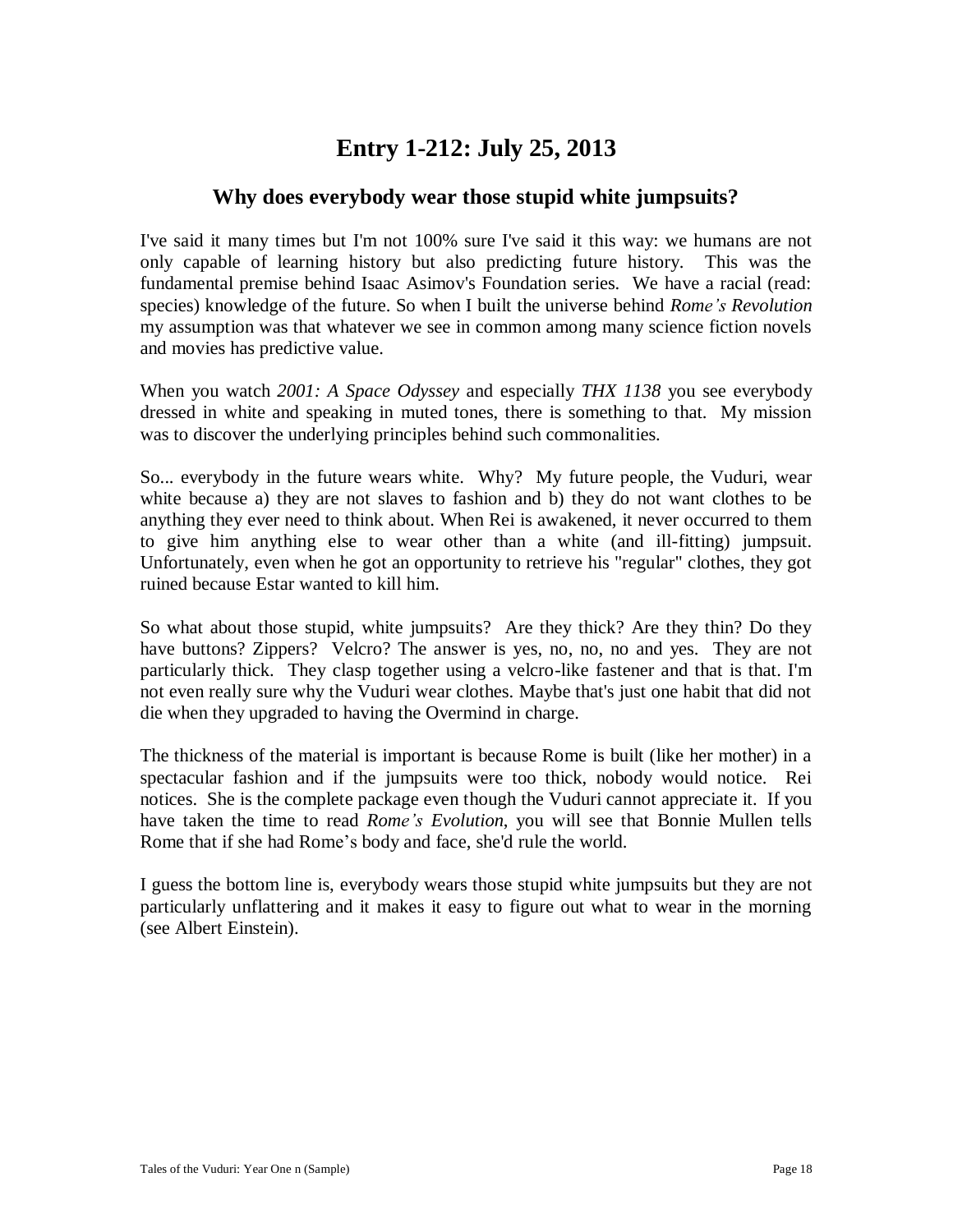### **Entry 1-232: August 14, 2013**

#### **The Domes**

As mentioned in yesterday's post, the Earth in 2067 AD was not a very pleasant place. For our purposes, *Rome's Revolution* really begins on this date. It was at this point in time that global warming had gotten so bad that scientists had to up the Saffir-Simpson Hurricane Wind Scale to acknowledge Category 6 and Category 7 hurricanes.

Category 4 hurricanes are rated from 130-156 mph and Category 5 hurricanes are currently measured as 157 mph or higher. Taking the simple 26 mph boost as the rating, a Category 6 hurricane would be from 183 mph to 209 mph and a Category 7 hurricane would be 210 mph and higher. In addition, the diameter of such storms would larger than a continent and go from the North Pole all the way down to the Equator.

The storms were larger and more frequent so finally, the governments of the world had to take action. They started building 300 mph-proof domes over major cities. The domes were not air tight but were meant to protect against the destructive force of the winds. They were transparent and would allow for rain to fall using a louver system.

I have not watched the TV show "Under The Dome" but I imagine the domes would be much larger. After the major cities were domed in, society as a whole began to experience some relief from the cost of reconstruction after major storms. The excess funds were used to finance the construction of domes over smaller municipalities and in *Rome's Evolution*, Intermezzo 1, you can see that Rei is headed toward West Chester, Pennsylvania and the dome there is partially complete.

I've seen other TV shows, like the short-lived Terra Nova, that portray American cities as domed but that was because of pollution, not planet-sized storms.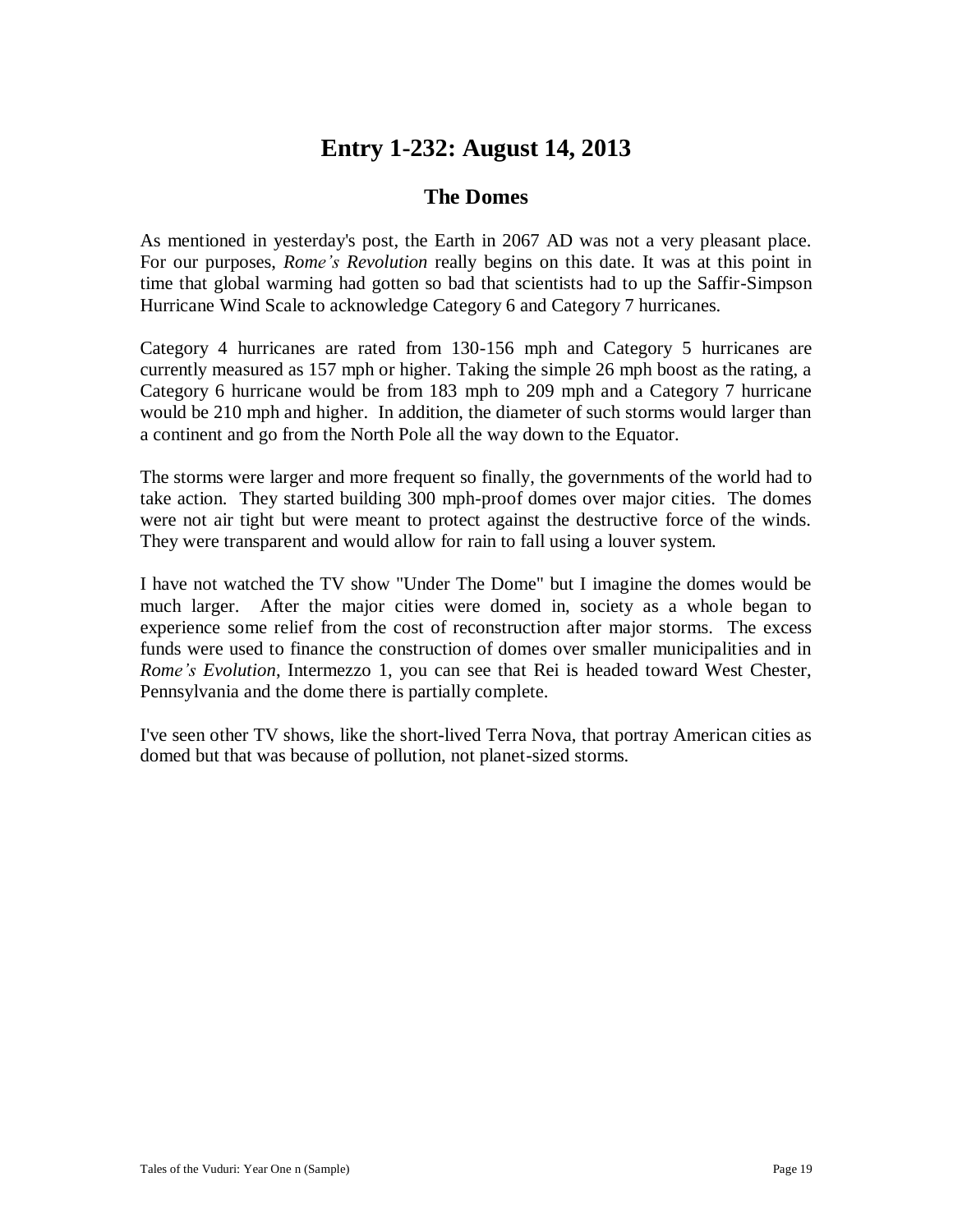# **Entry 1-254: September 5, 2013**

#### **Can people really survive freezing?**

In next year's *The Vuduri Companion*, you'll read how Alex Haynesworth invented the Ark program. One of his inspirations came from Sven Ausland aka The Ice Man. Sven was a human who fell into a crevasse, froze solid for 17 years and when he was found, they thawed him out and resuscitated him. Since this takes place in 2040 AD, clearly I made this up. However, the entire backstory of *Rome's Revolution* requires that a viable method of freezing humans be discovered in the next thirty years. So...is it possible? No one can prove or disprove it right now. However, we have tantalizing pieces of evidence that hint it may be possible.

It isn't the freezing part that is hard. It's the successful thaw. Scientists found some seeds in Israel that were confirmed to be 2,000 years old and were successfully germinated. Other scientists have claimed to have germinated 10,000 year old seeds called *Lupinus arcticus*. The world's record so far for reviving an ancient plant is sitting at 30,000 years. In the article, they cite that "the plant is of the species *Silene stenophylla*, and radiocarbon dating says it is 31,800 years old." Amazing, huh?

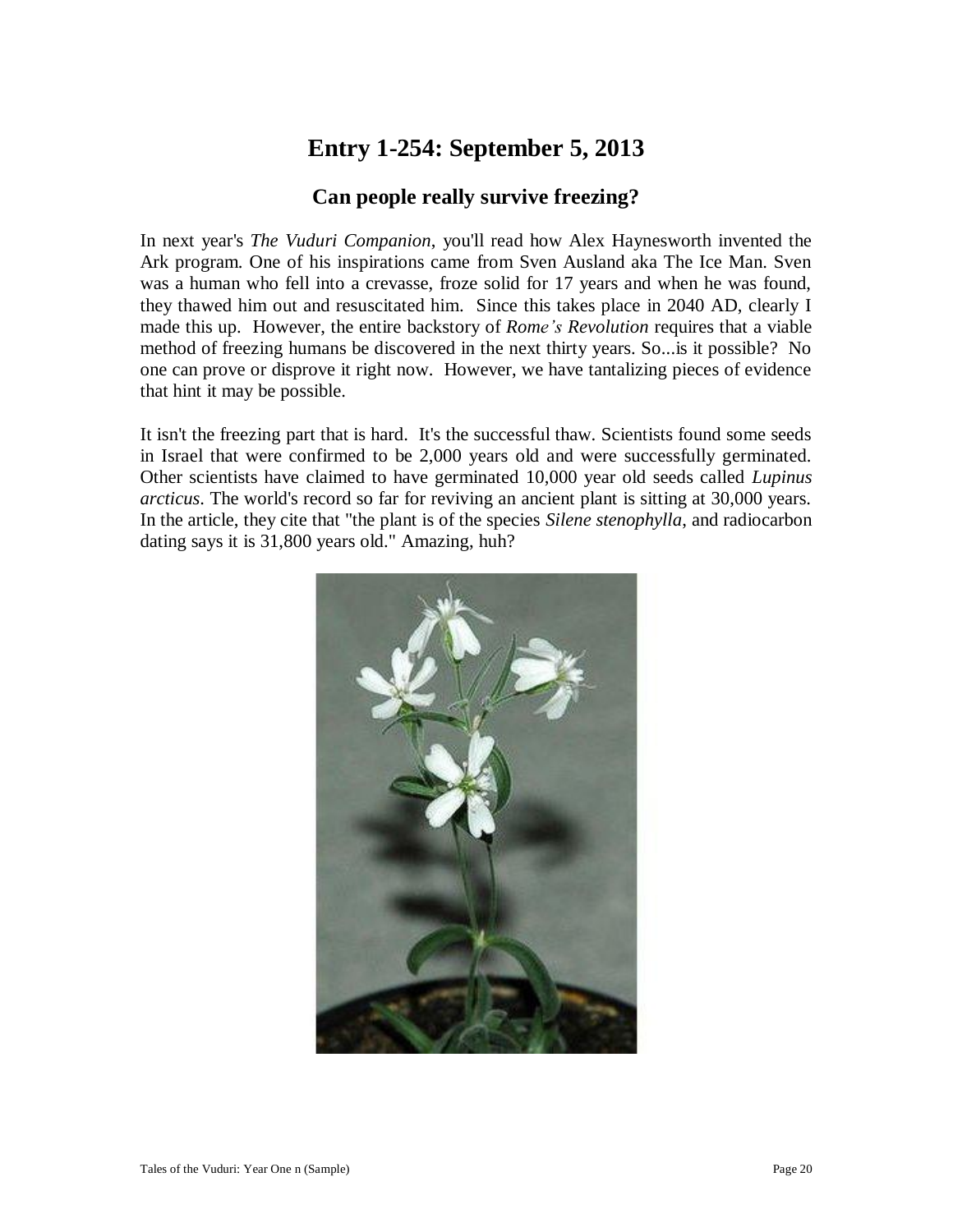However, the most fascinating fact we have so far is the strange habits of the common wood frog in Canada which, according to reports, freezes solid in the winter and thaws out again in the spring.



According to the article, "the frog's metabolism slows to a crawl, and its body temperature drops to between  $21^{\circ}$  and  $30^{\circ}$  Fahrenheit (–6° and –1° Celsius). The amphibian's heart and brain cease to function." Further, according to the article, there are numerous examples of insects and turtles that also freeze solid and thaw again. Sperm and egg banks have been freezing living human reproductive cells for two decades.

So far, so good. No proof of the negative. I know that is not the same as proof but this lies at the very heart of believable hard science fiction.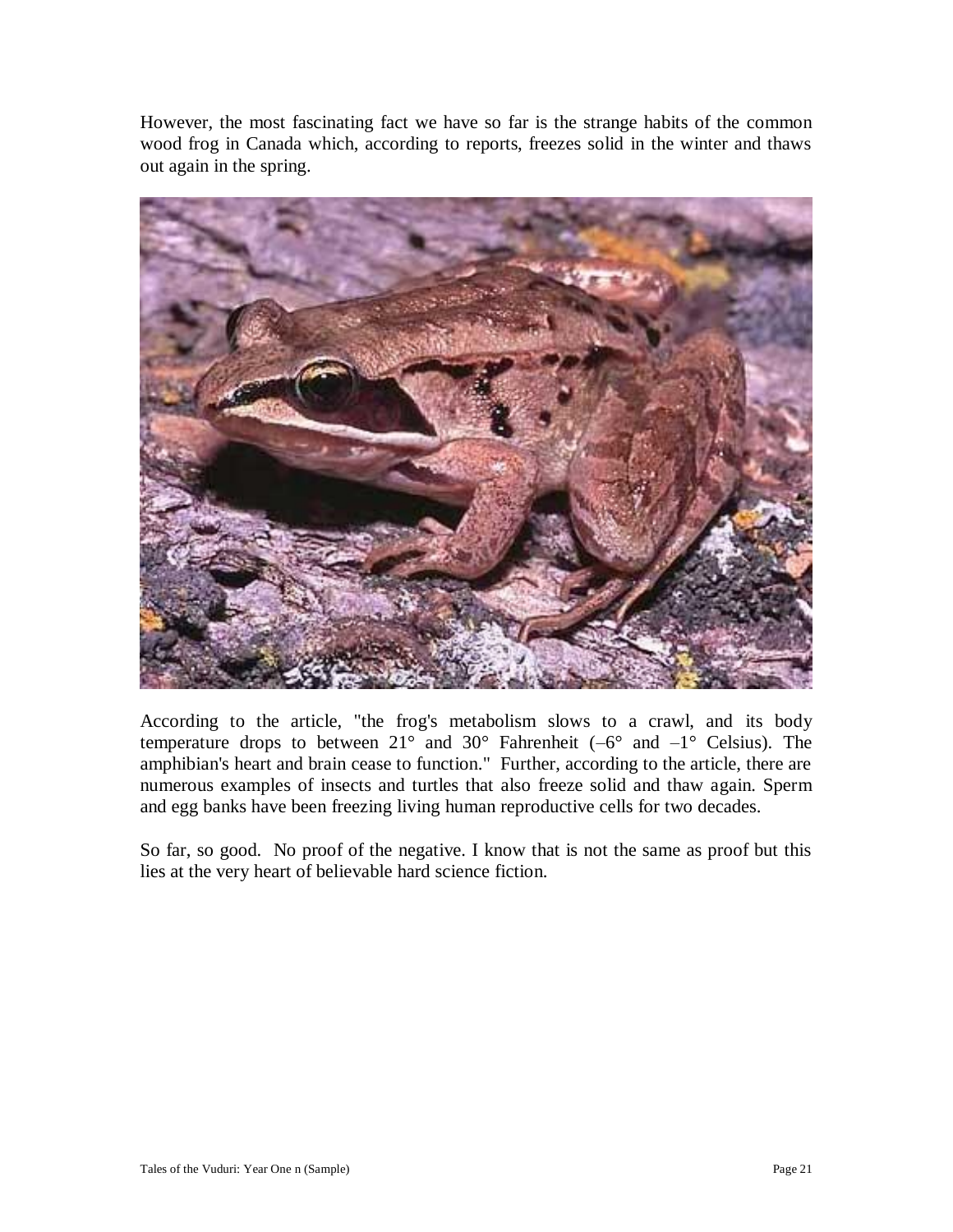### **Entry 1-348: December 8, 2013**

#### **Ah, Capella!**

While the events that occur in *Rome's Revolution* center around the disappearance of Winfall (first observed in 3418 AD), it was the dimming of Capella in the year 3420 AD that caused the Overmind to dispatch a research team to Tabit in the first place. Why? First a word of explanation.

Capella is the brightest star in the constellation of Auriga. You will recall from a previous post, I mentioned that Winfall was the made-up name for Lambda Aurigae which is in the same constellation as Capella.



So why would the dimming of a star cause the Overmind to scramble? It is because while Capella appears to be a single star to the naked eye, it is actually made up of **four** stars in two binary pairs.

The first pair is made up of Capella A and B. Capella A is a G5-class star and Capella B is a G0 star both of which are very large. The other pair, Capella Ha and Hb are smaller, dimmer, M-class stars. Capella B was the star that disappeared which we now know was caused by the Stareater. So what looked like a single star got dimmer. The Vuduri scientists had theorized that Winfall's disappearance was caused by an optically opaque gas cloud. The fact that just one of the four stars of Capella disappeared and not all of them meant it was something else. Something scary. Since the Capella system is only 42 light years from Earth, the Overmind finally got off its incorporeal ass and decided to investigate.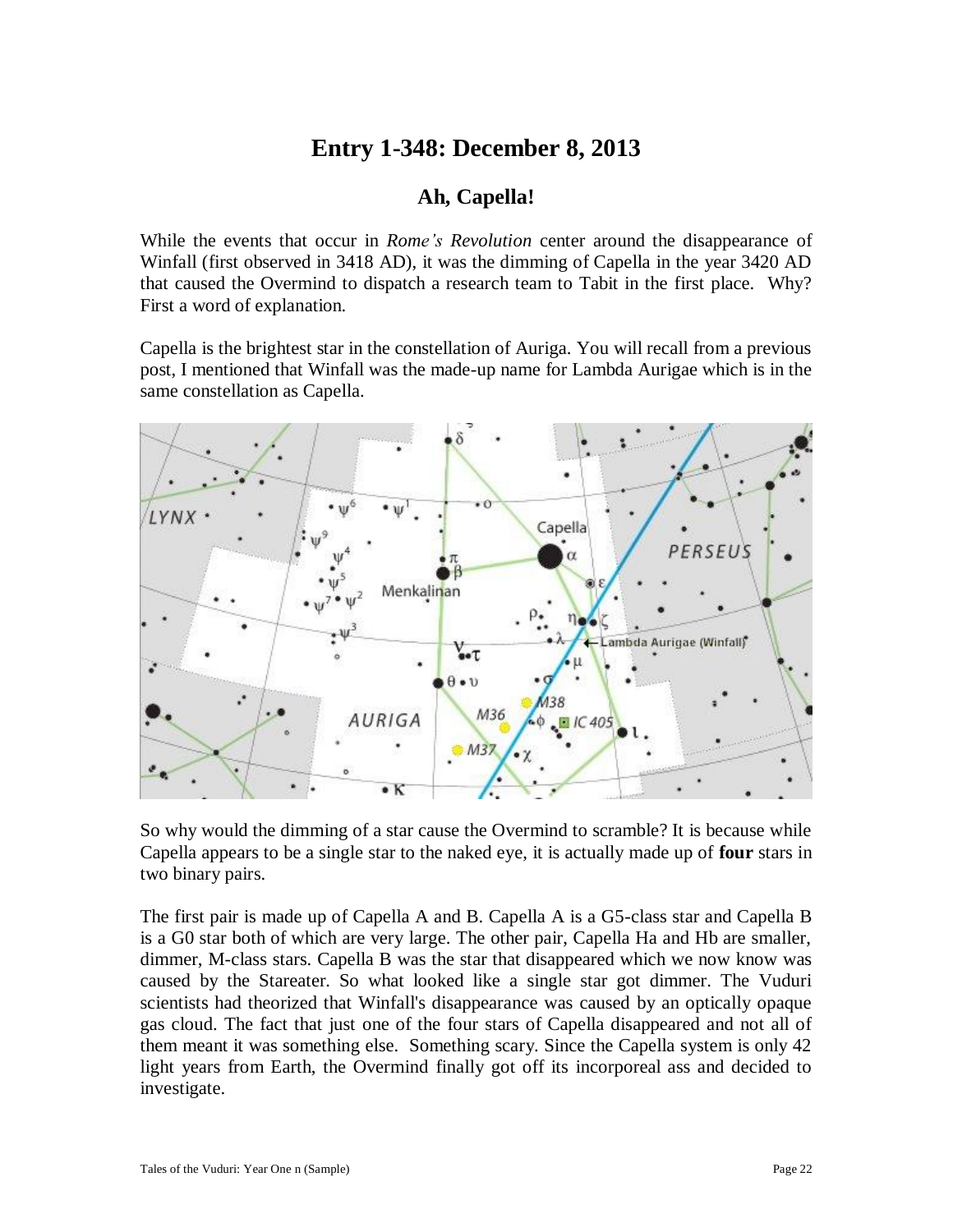# **Entry 1-363: December 23, 2013**

#### **What Sally Saw**

As part of the back-story of *Rome's Revolution*, I've mentioned Sally Reynolds numerous times. Sally was Rei's ex-girlfriend and he thought she was the love of his life. She spent the evening with Rei on his last day on Earth in Intermezzo 1 of *Rome's Evolution*. In another post I described what went into the calculation of that date which was January 24, 2067 AD.

The good news for you is that an upgrade came out for an app called SkyGuide that runs on the iPad. One of the improvements is that it allows you to see the sky on any given date and time. So I went ahead to January 24, 2067 and used the app to show the sky as Sally viewed it on that fateful night. I used the iPad to take a snapshot of the sky on that date. Tabit is circled and labeled **Π³ Ori** in the image:



Here is the exact passage from *Rome's Evolution*, Intermezzo 1:

Rei focused on where Sally was pointing. On this night, the constellation Orion the Hunter was just to the southwest of the Moon. Light pollution from the city drowned out many of the stars that would have been seen in an earlier age.